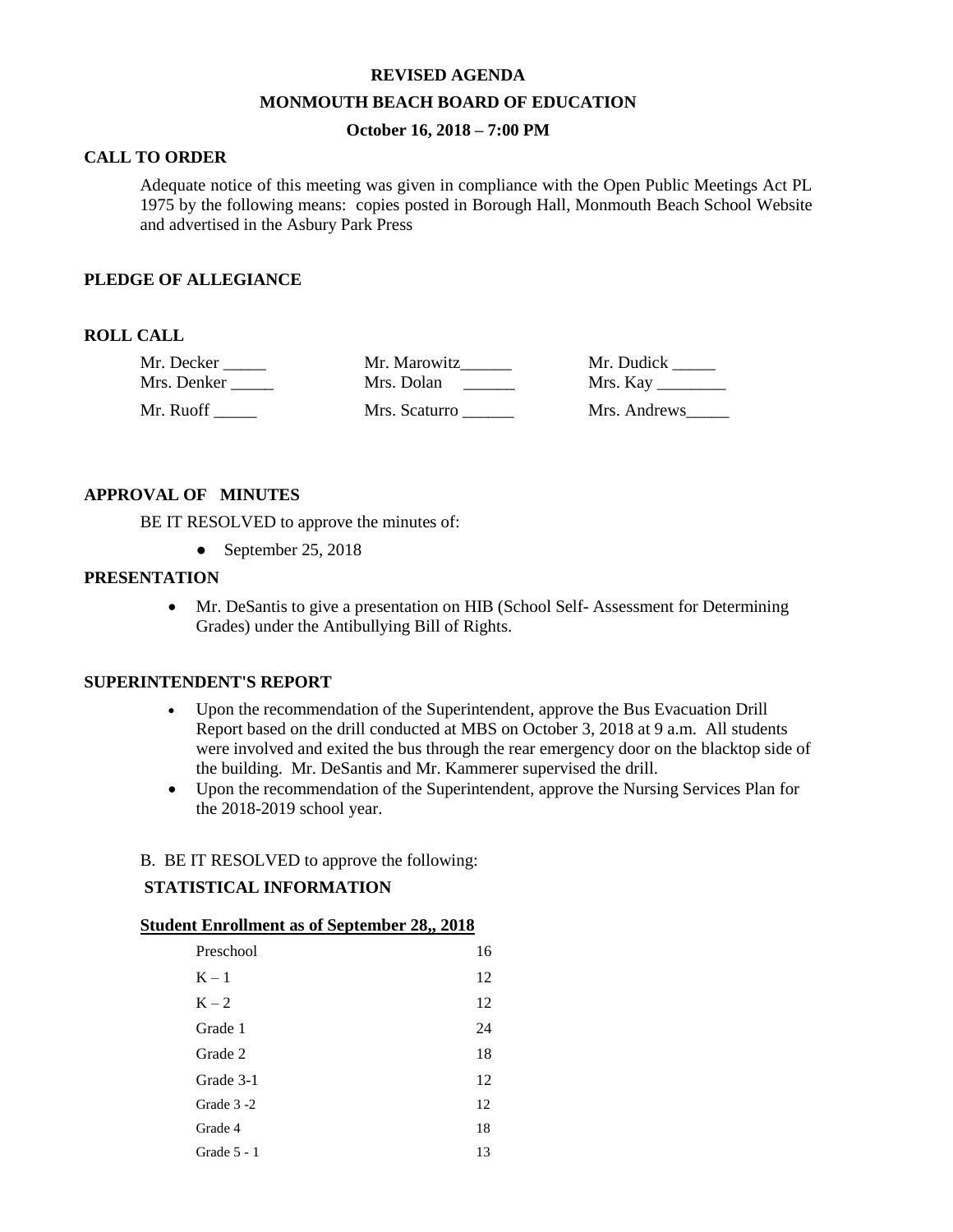| Grade $5 - 2$                            |       | 14       |
|------------------------------------------|-------|----------|
| Grade 6 - 1                              |       | 16       |
| Grade $6 - 2$                            |       | 15       |
| Grade $7 - 1$                            |       | 14       |
| Grade $7 - 2$                            |       | 14       |
| Grade 8 - 1                              |       | 13       |
| Grade 8 - 2                              |       | 11       |
|                                          | Total | 234      |
| Special Education (Out of District): 2   |       |          |
| One student in the following placements: |       |          |
| Oceanport Schools (1)                    |       |          |
| Harbor School (1)                        |       |          |
| <b>Student Attendance</b>                |       |          |
| September                                | 96.5% | February |
| October                                  |       | March    |
| November                                 |       | April    |
| December                                 |       | May      |
| January                                  |       | June     |
| <b>Staff Attendance</b>                  |       |          |
| September                                | 98.5% | February |
| October                                  |       | March    |

November April December May

**January** June

BE IT RESOLVED to approve the following:

### Fire Drills

September 24, 2018 at 9:30 a.m.

# Security Drill

Lockdown – September 19, 2018 at 11:20 a.m.

#### **PUBLIC DISCUSSION**

In compliance with Open Public Meetings Act PL 1975, Chapter 10:4-12 subsection b, - A public body may exclude the public only from that portion of a meeting at which the public body discusses any matter involving the employment, appointment, termination of employment, terms and conditions of employment evaluation of the performance of promotion or discipline of any specific prospective public officer or employees or current public offer or employee employed or appointed by the public body, unless all the individual employees or appointees whose rights could be adversely affected request in writing that such matter or matters be discussed at a public meeting. As per Board Bylaws, 0167, public participation in Board Meetings, such remarks are to be limited to five minutes duration. The Board of Education, though affording the opportunity for members of the public to comment will not engage and/or make remarks concerning matters of student confidentiality and/or matters of personnel wherein employees of the District have not been given notice of the Board's intent to discuss their terms and conditions of employment. Members of the public are reminded that though they are afforded the opportunity to address the Board, they are not given license to violate the laws of slander. Comments made by members of the public that are not in keeping with the orderly conduct of a public meeting will be asked to yield the floor and if they fail to do so may be subject to charges under New Jersey statues associated with disruption of a public meeting.

#### **PTO UPDATE**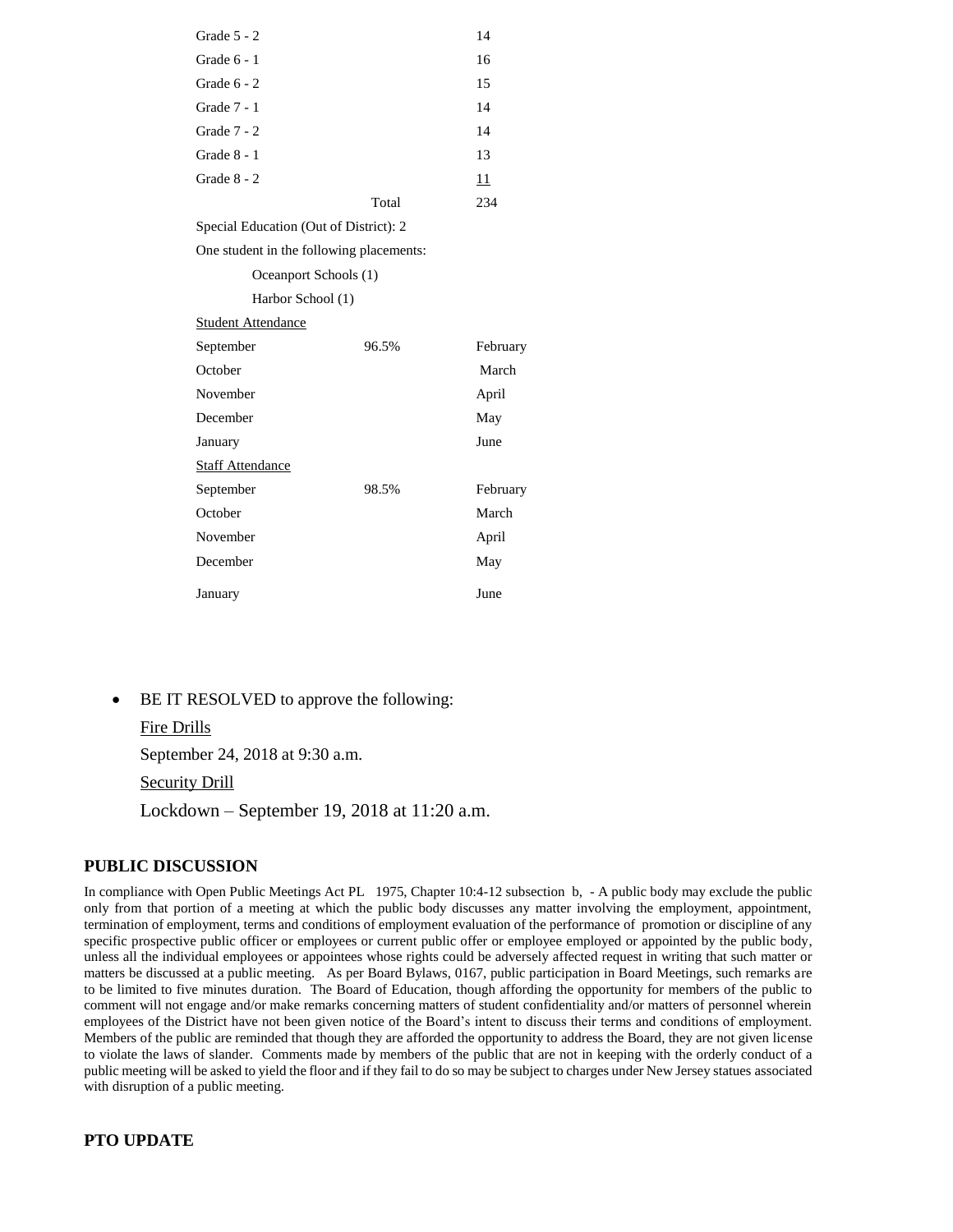## **FINANCE**

Chair: Karen Dolan

Leo Decker, Ken Marowitz, Melanie Andrews

BE IT RESOLVED to approve the following financial reports without Audit Adjustments:

Report of the Board Secretary – September 30, 2018 – Draft Balances Cash Balances:

**September 30**, 2018

| Fund 10 |     | \$2,910,440.41 |
|---------|-----|----------------|
| Fund 20 | \$. | 4,133.07       |
| Fund 30 | \$  |                |
| Fund 40 | \$. | (32,500.00)    |
| Fund 50 | \$  | 4.828.42       |
| Fund 60 | \$  | 61,477.14      |

- Reconciliation Report for September 2018
- Monthly transfer report for September 2018
- September Bill List in the amount of \$144,840.84
- Gross payroll in the amount of \$ 127,220.10 for September 15, 2018 and \$135,381.06 for September 28, 2018.

In accordance with the reports attached:

Pursuant to NJAC 6:l20-2.13(d), I certify as of September 28, 2018, no budgetary line item account has been over expended in violation of NJAC 6:20-22.13 (ad). I hereby certify that all of the above information is correct.

Board Certification:

Pursuant to NJAC 6:20-2.3 (e), we certify that as of September 30, 2018 after review of the Secretary's Monthly Report and upon consultation with the appropriate district officials, that to the best of our knowledge, no major account or fund has been over expended in violation of NJAC 6:230-22.13(b) and that sufficient funds are available to meet the district's financial obligations for the remainder of the year.

BE IT RESOLVED to approve Panda, LLC to provide monthly bank account reconciliation services in the amount of \$ 310 per month.

BE IT RESOLVED to approve the following regular tuition contracts with Monmouth Beach School in the amount of \$5,500.00 per student for the 2018-2019 school year beginning October 1, 2018: AM

BE IT RESOLVED to approve the Shore Consortium for Gifted and Talented Agreement top participate in the NYC Poetry Slam Convocation on Tuesday, November 13, 2018 and March 13, 2019 for Grade 8 at a cost of \$600.00.

BE IT RESOLVED to approve a Social Skills program twice a week at Harbor School for current student # 1210 at an additional cost of \$120.00 per week effective October 17, 2018 through the end of the 2018-2019 school year.

# **PERSONNEL**

Chair: Kelly Scaturro Kathy Denker, Barbara Kay, Chris Dudick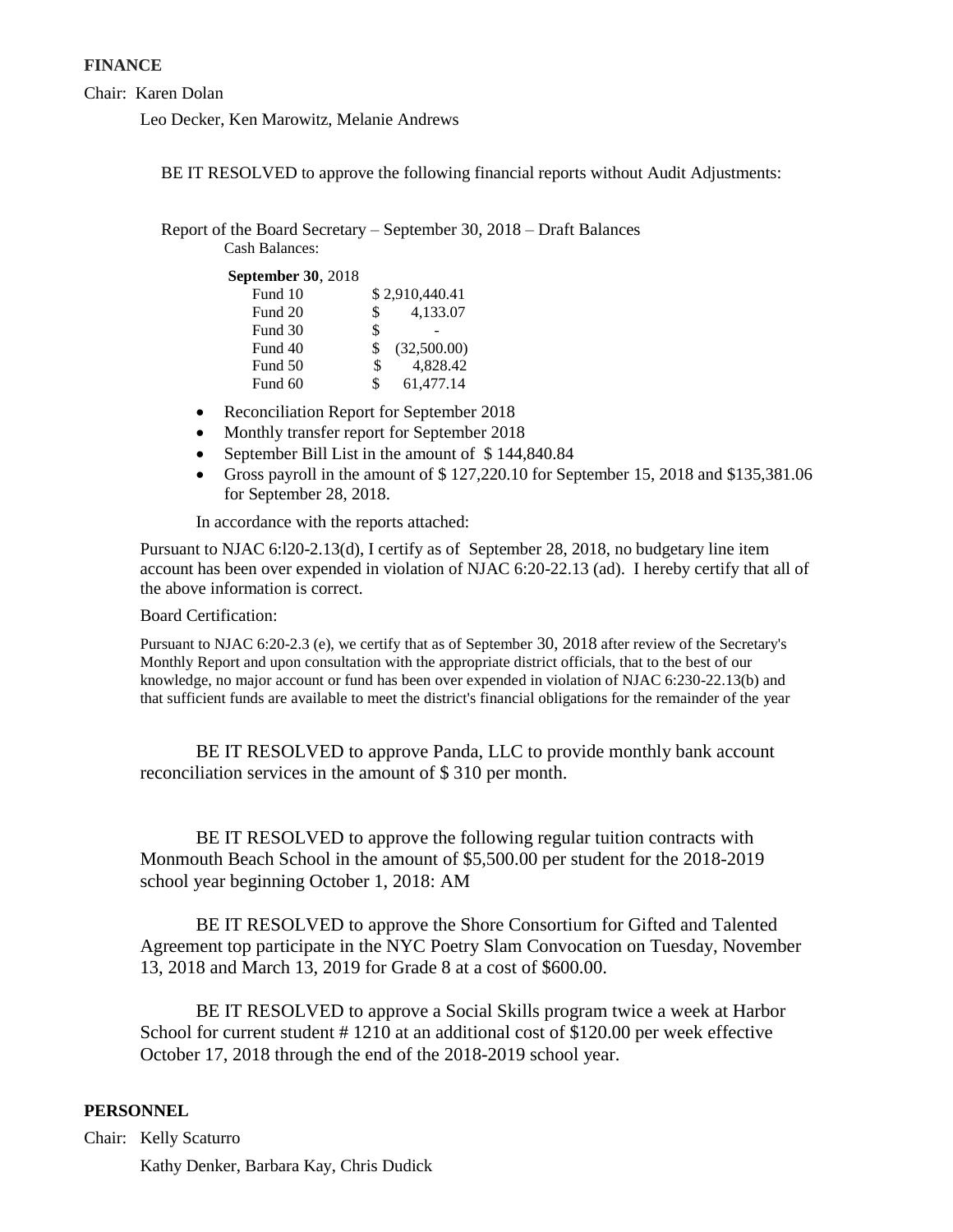- BE IT RESOLVED to approve Michael Mahoney as the Boys Basketball coach for the 2018- 2019 school year, Year 4 Stipend per the MBTA contract.
- BE IT RESOLVED to approve Peter Vincelli as the Girls Basketball coach for the 2018-2019 school year, Year 4 stipend per the MBTA contract.
- BE IT RESOLVED to approve Tyler Vivian as a volunteer to assist with boys basketball for the 2018-2019 school year.
- BE IT RESOLVED to approve Amanda Owens as a dance chaperone for the Student Council Dance per the MBTA stipend contract.
- BE IT RESOLVED to approve Madeline Ebinger as a long term substitute teacher from November 5, 2018 – December 21, 2018 in accordance with the long term substitute rate for Monmouth Beach School.

# **CURRICULUM AND INSTRUCTION**

# Chair: Kathy Denker

Kelly Scaturro, Chris Dudick, Barbara Kay

• BE IT RESOLVED to approve the following workshops:

Peter Vincelli to attend the NJ Council for History Education workshop on November 30, 2018 at a cost of \$80.00. Alison McMahon, Nicole DePalma, Kara Sheridan, and Rachel Mogavero to attend the MC3 Google Educator Level 1 Boot Camp on November 29, 2018 at a cost of \$49 per person . Cindy Zayko to attend the NJALC Dyslexia workshop on November 1, 2018 from 5:30 p.m. – 7:30 p.m. at a cost of \$35.00. Meghan Vaccarelli to instruct the Brookdale workshop on Writing tips, Tricks, and Strategies on January 11, 2019 at no cost.

BE IT RESOLVED to approve the following school trips:

| 2/26/2019                                   | Grade 1 – Jenkinsons Aquarium                                                             |
|---------------------------------------------|-------------------------------------------------------------------------------------------|
| 03/21/2019                                  | Grade 8 - Count Basie                                                                     |
| 3/28/2019                                   | Grade 2 – Camden Aquarium                                                                 |
| 4/17/2019                                   | Grade PK – Jenkinsons Aquarium                                                            |
| 5/01/2019                                   | Grade 7 – Sandy Hook Salt Marsh                                                           |
| 5/03/2019                                   | Chorus/.Band                                                                              |
|                                             | <b>High Note Music Festival</b>                                                           |
| 5/20/2019                                   | Grade 5 – Medieval Times                                                                  |
| 5/22-5/24/2019                              | Grade 6 - Camp Bernie                                                                     |
| 5/28/2019<br>6/6/2019<br>$6/12 - 6/14/2019$ | Grade 4 – Allaire State Park<br>Grade 3 – Liberty Science Center<br>Grade 8 - Boston Trip |
|                                             |                                                                                           |

# **BUILDING AND GROUNDS**

Chair: Leo Decker Karen Dolan, Ken Marowitz, Melanie Andrews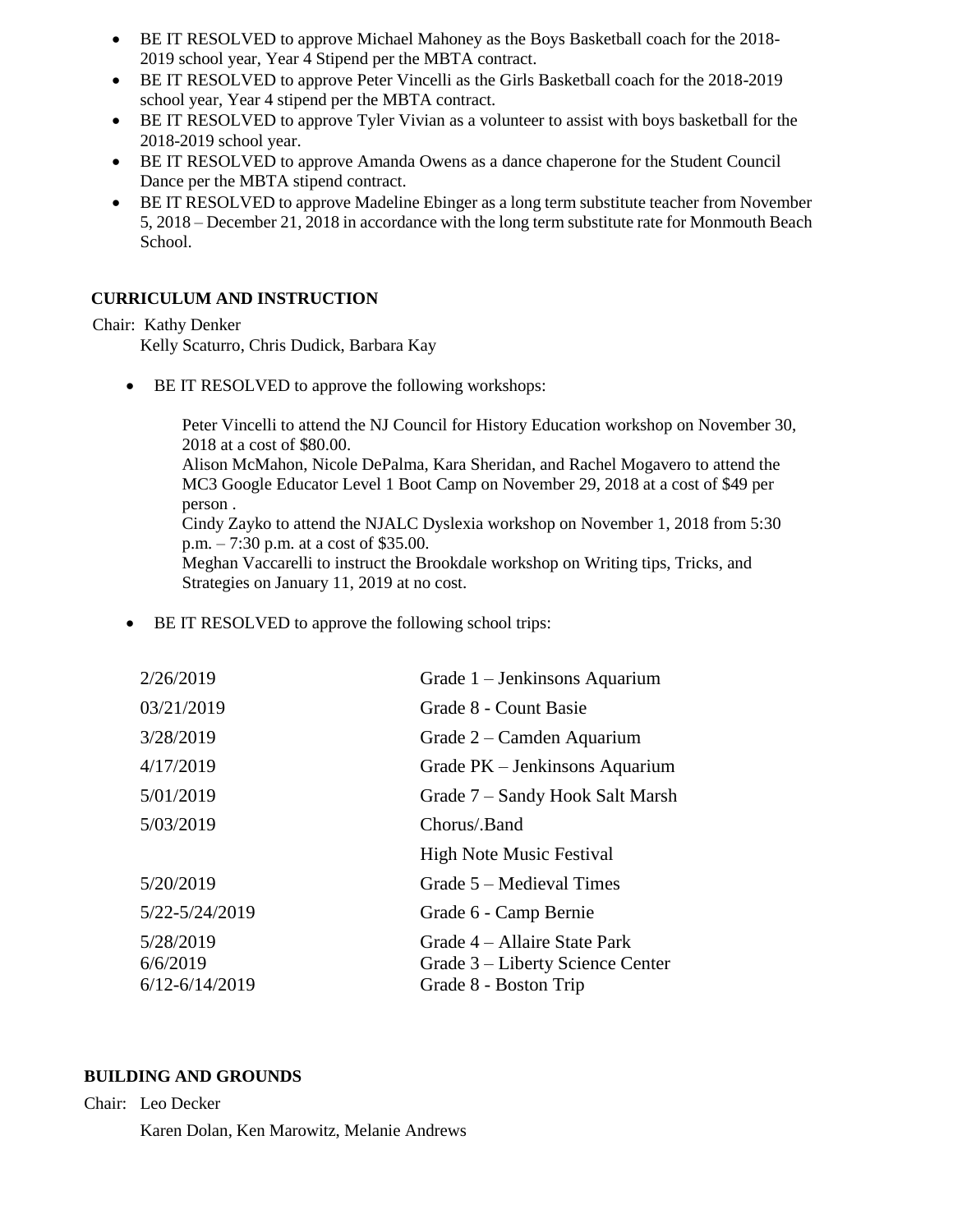BE IT RESOLVED to approve the following Building Use Applications:

- Borough of MB/MBPD to use the gym for the annual Halloween Dance on October 30, 2018 from 6 p.m. – 9 p.m., grades  $6 - 8$ .
- $8<sup>th</sup>$  grade vs MBPD basketball game in the gym on October 17, 2018 from 7 p.m. 9 p.m., \$2 admission as a fundraiser for the 8<sup>th</sup> grade Boston trip.
- $\bullet$  Mr. Kammerer to host Kids Heart Challenge in the gym for grades  $K 5$  for the American Heart Association from 3:00 p.m. – 4:15 p.m.
- PTO to host Movie Night/games/dancing/crafts on November 2, 2018 in the gym for students in grades  $K - 4$  at a cost of \$20 for the first child and \$10 for add'l siblings. Proceeds to support PTO play expenses.
- West Long Branch Sports Association to use MBS gym for their Thanksgiving Basketball Tournament on November 18, November 23 and November 24, 2018 from 7:00 a.m. – 9:30 p.m.
- MBS to hold the Talent Show practice in the gym on March 26, 2018 and March 27, 2018 from 3 p.m.  $-5$  p.m. and have the Talent Show on March 29, 2018 from 3:00 p.m.  $-8:45$  p.m. at a cost \$2 per person.
- Student Council to host a Holiday Bring a Friend Dance in the gym on December 14, 2018 from 7 p.m. – 9 p.m. Admission is \$5 as a fundraiser for Student Council.
- PTO To Hold Halloween Family Fun on October 26, 2018 from 2:30 p.m. (setup in PTO kitchen) to 4:45 p.m. in the gym for grades  $PreK - 5$ .

# **POLICY**

Chair: Chris Dudick

BE IT RESOLVED to approve the first read of the following:

# **GENERAL ITEMS**

Future meeting dates:

A. Tuesday, November 20, 2018 at 7:00 p.m.

# **EXECUTIVE SESSION**

BE IT RESOLVED that pursuant to the Open Public Meetings act of 1975, the board is now going into Executive Session to discuss matters relating to:

| Matters rendered confidential by state or federal law                                                                                              |
|----------------------------------------------------------------------------------------------------------------------------------------------------|
| Personnel                                                                                                                                          |
| Appointment of a public official                                                                                                                   |
| Matters covered by Attorney/Client Privilege                                                                                                       |
| Pending or anticipated litigation                                                                                                                  |
| Pending or anticipated contract negotiations                                                                                                       |
| Protection of the safety or property of the public                                                                                                 |
| Matters which would constitute an unwarranted invasion of privacy                                                                                  |
| Matters in which the release of information would impair a right to receive funds from the United<br><b>States Government</b>                      |
| Matters concerning collective negotiations and/or the negotiations of terms and conditions of<br>employment of employees of the Board of Education |
| Possible imposition of a civil penalty or suspension                                                                                               |
| Proposed goals of the Superintendent or evaluations of Superintendent.                                                                             |
|                                                                                                                                                    |